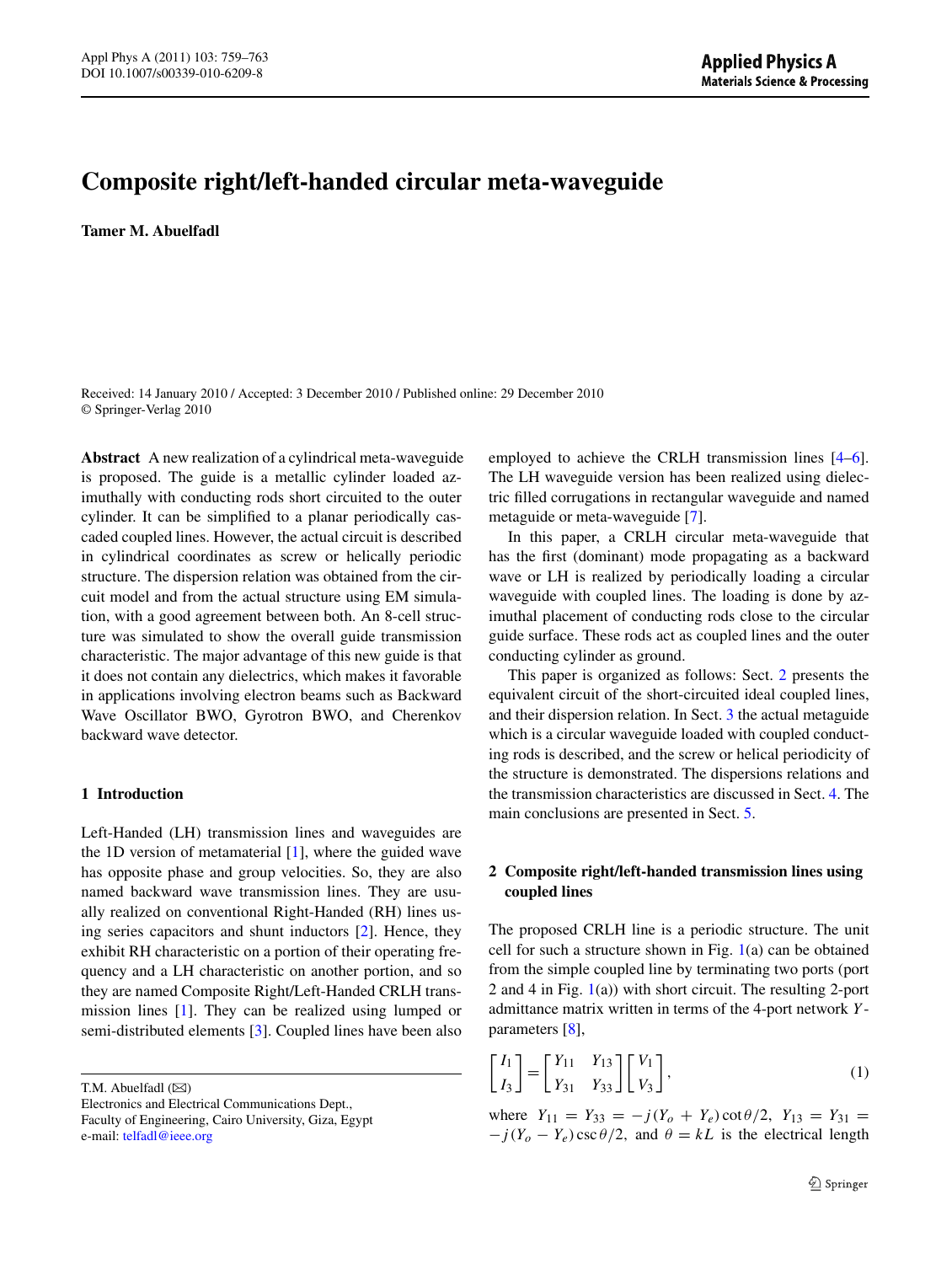<span id="page-1-0"></span>

<span id="page-1-2"></span><span id="page-1-1"></span>of the coupled lines of physical length *L*. The considered coupled line has no dielectric filling, hence its propagation factor  $k = \omega/c$ , where *c* is the speed of light in vacuum. The parameters  $Y_o$  and  $Y_e$ , are the odd and even admittance, respectively. The proposed unit cell can be modeled by the  $\Pi$  network shown in Fig. [1\(](#page-1-1)b). In this equivalent circuit the series  $Y_s$  and parallel  $Y_p$  are given in terms of the elements of the admittance matrix  $(1)$  $(1)$  by  $[9]$  $[9]$ 

$$
Y_p = Y_{11} + Y_{13} = -j(Y_e + Y_o) \frac{\cos \theta + \cos \theta_c}{2 \sin \theta},
$$
  
\n
$$
Y_s = -Y_{13} = j(Y_e + Y_o) \frac{\cos \theta_c}{2 \sin \theta},
$$
\n(2)

<span id="page-1-3"></span>where  $\cos \theta_c = (Y_o - Y_e)/(Y_o + Y_e)$ . The electrical length  $\theta$ is directly proportional to the operating frequency, so it can be considered as the normalized frequency. In the first range of  $\theta < \pi - \theta_c$ , the series admittance  $Y_s$  in [\(2](#page-1-2)) is pure capacitive, while the parallel admittance  $Y_p$  is pure inductive, making the cell acts as a left-handed one.

For a unit cell with period *d*, the dispersion relations and the Bloch impedance can be written as [\[1](#page-4-0), [10](#page-4-9)],

$$
\cos \beta d = 1 + \frac{Y_p}{Y_s} = -\frac{\cos \theta}{\cos \theta_c},
$$
  
\n
$$
Z_B = \frac{1}{\sqrt{Y_p(Y_p + 2Y_s)}} = \frac{2|\sin \theta|}{(Y_o - Y_e)\sqrt{1 - \cos^2 \theta/\cos^2 \theta_c}}.
$$
\n(3)

Both the propagation factor  $\beta$  and the Bloch impedance  $Z_B$ , in [\(3](#page-1-3)), are real in the first frequency range  $\theta_c < \theta <$  $\pi - \theta_c$ , and as previously mentioned the periodic line will be left-handed in this range of frequency. The solid curve in Fig.  $3(b)$  $3(b)$  shows this dispersion relation between the normalized frequency  $\theta$  and the propagation factor represented in  $\beta d$ , which is the phase shift per cell in the periodically infinite line.

One problem with this realization in its planar configuration is that the cell periodicity is directly related to the electrical length of the coupled lines ( $d = L = \theta/k$ , where  $\theta$ cannot exceed  $\pi$ ). So, in order to operate at small frequencies very long lines have to be employed. A solution to this problem is to circularly bend the structure, such that the periodicity of the structure becomes the spacing between the line, where the periodicity now will be accompanied with a rotation by a certain angle, and the structure is called screw or helically periodic.

## **3 Circular waveguide loaded with rod coupled lines**

In principle, the coupled lines geometry can be taken of arbitrary cross section, depending on the required admittances *Ye* and *Yo*, and the application. As an example, circular rod coupled lines, Fig. [2](#page-2-2)(a), are considered in this paper, however other types can be treated in a similar fashion. The planar circular rod coupled lines, Fig.  $2(a)$  $2(a)$ , are bent to form a cylinder as shown in Figs.  $1(b)$  $1(b)$ , and  $1(c)$  $1(c)$ , where the ground plan becomes the outer cylinder of the bent structure and the coupled rods are short circuited with small rods connecting between the bent lines and the outer cylinder, which at the same time act as mechanical supports for them.

<span id="page-1-4"></span>After bending the structure it became no longer planar but a three dimensional screw or helically periodic structure. As an example, Fig. [2](#page-2-2) shows the structure is periodic when we make a simultaneous rotation of 90° and a translation of distance *d*, respectively, around and along the *z*-axis. In general, for a screw or helically periodic structure the periodicity is achieved with simultaneous rotation of angle  $\phi_0$ around the *z*-axis along the *φ* direction and translation with distance *d* along the *z*-axis. Hence, in cylindrical coordinates  $(\rho, \phi, z)$  Floquet theory applied with these simultaneous shift and translation is expressed as [\[11](#page-4-10)]

<span id="page-1-5"></span>
$$
\Psi(\rho, \phi + \phi_0, z + d) = e^{-j\beta d} \Psi(\rho, \phi, z),\tag{4}
$$

where the  $\Psi$  function stands for any of the field components. It can be shown, using [\(4](#page-1-4)) and the cylindrical fields expansion in [[12](#page-4-11)], that the fields can be written as

$$
\Psi(\rho,\phi,z)
$$
  
=  $e^{-j\beta z} \sum_{n,m} a_{n,m} J_n(k_{c_{n,m}}\rho) e^{jn(\phi-z\phi_0/d)} e^{-j2m\pi z/d}$ , (5)

where  $k_{c_{n,m}} = \sqrt{k^2 - (\beta + n\phi_0/d + 2m\pi/d)^2}$ . In principle, the angle  $\phi_0$  can have any real value and the structure is still screw or helically periodic. However, in order to have periodicity along *z*, the angle  $\phi_0$  must be representable as  $\phi_0 = 2\pi p/q$ , where  $p < q$  and both *p* and *q* are integers satisfying,  $gcd(p, q) = 1$ . For this case the structure will be periodic along *z*, with "macro-period" *qd*.

The coefficients  $a_{n,m}$  in [\(5](#page-1-5)), at least in principle, can be obtained through applying the boundary conditions on all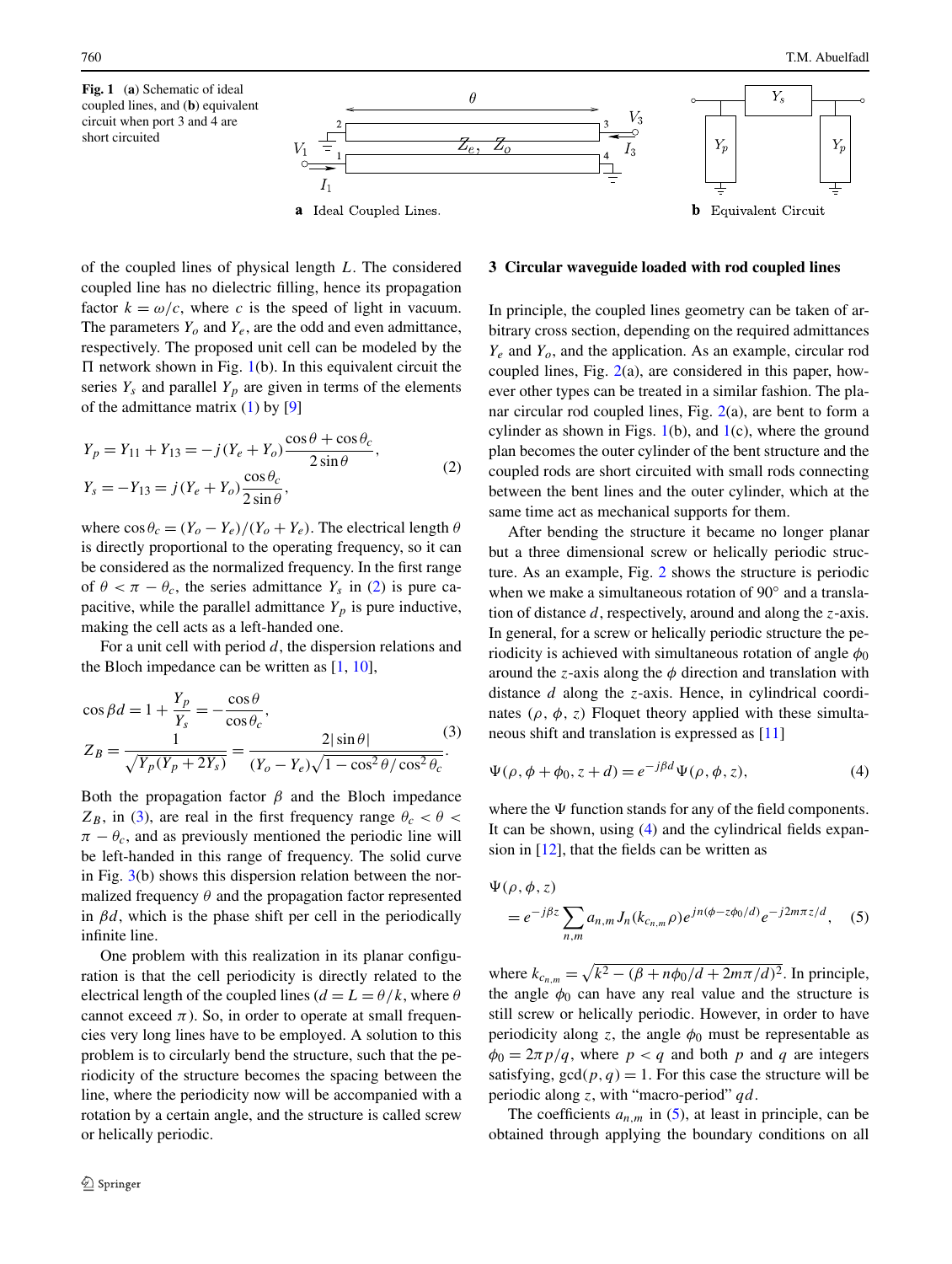

<span id="page-2-2"></span>**Fig. 2** (**a**) Cross section of planar coupled circular rods, (**b**) cross section of cylindrical waveguide loaded with rode coupled lines, and (**c**) 3D view of subfigure (**b**)



<span id="page-2-1"></span>**Fig. 3** (**a**) Dispersion curves of the metaguide obtained using FEM, where the *dotted lines* are for higher modes, and (**b**) normalized dispersion of LH mode of subfigure (**a**) compared to that obtained from circuit

the cell boundaries, however it is not easy for a complicated geometry like ours. Although the expansion ([5\)](#page-1-5) is not that helpful by itself in solving the screw periodic structure fields and in obtaining the mode dispersion (*ω*–*β* relation), it demonstrates the screw symmetry of the structure fields and it can be used together with other methods of solution such as FEM to extract the different spatial harmonics amplitudes  $a_{m,n}$  which are important in studying possible application devices such as Backward Wave Oscillators (BWO) and Gyrotron BWO [[11\]](#page-4-10).

# <span id="page-2-0"></span>**4 Results and discussion**

In this section we present the dispersion characteristics for the proposed coupled line loaded cylindrical waveguide, both from the circuit analysis discussed in Sect. [2](#page-0-0) and from the screw periodic guide described in Sect. [3,](#page-1-0) where in the latter case the electromagnetic problem is solved using the FEM HFSS code. The dispersion is obtained from the analysis of one unit cell of the guide, however the multi-cell guide composed from 8-cells is also solved numerically to see how the overall structure will behave. The unit cell used, see Fig. [2](#page-2-2), is composed of a hosting conducting cylinder with radius  $R<sub>o</sub> = 2$  cm, loaded with rod coupled lines that form quarter of a torus. The torus radius is  $R_t = 1.5$  cm, the rod diameter is  $t = 4$  mm and the cell period is  $d = 6$  mm.

### 4.1 Dispersion characteristic

In order to get the dispersion characteristic from the planar circuit, the coupled line parameters  $Y_o$  and  $Y_e$  need to be calculated. The cross section of the planar coupled lines considered in this calculations is shown in Fig. [2](#page-2-2)(a). The rod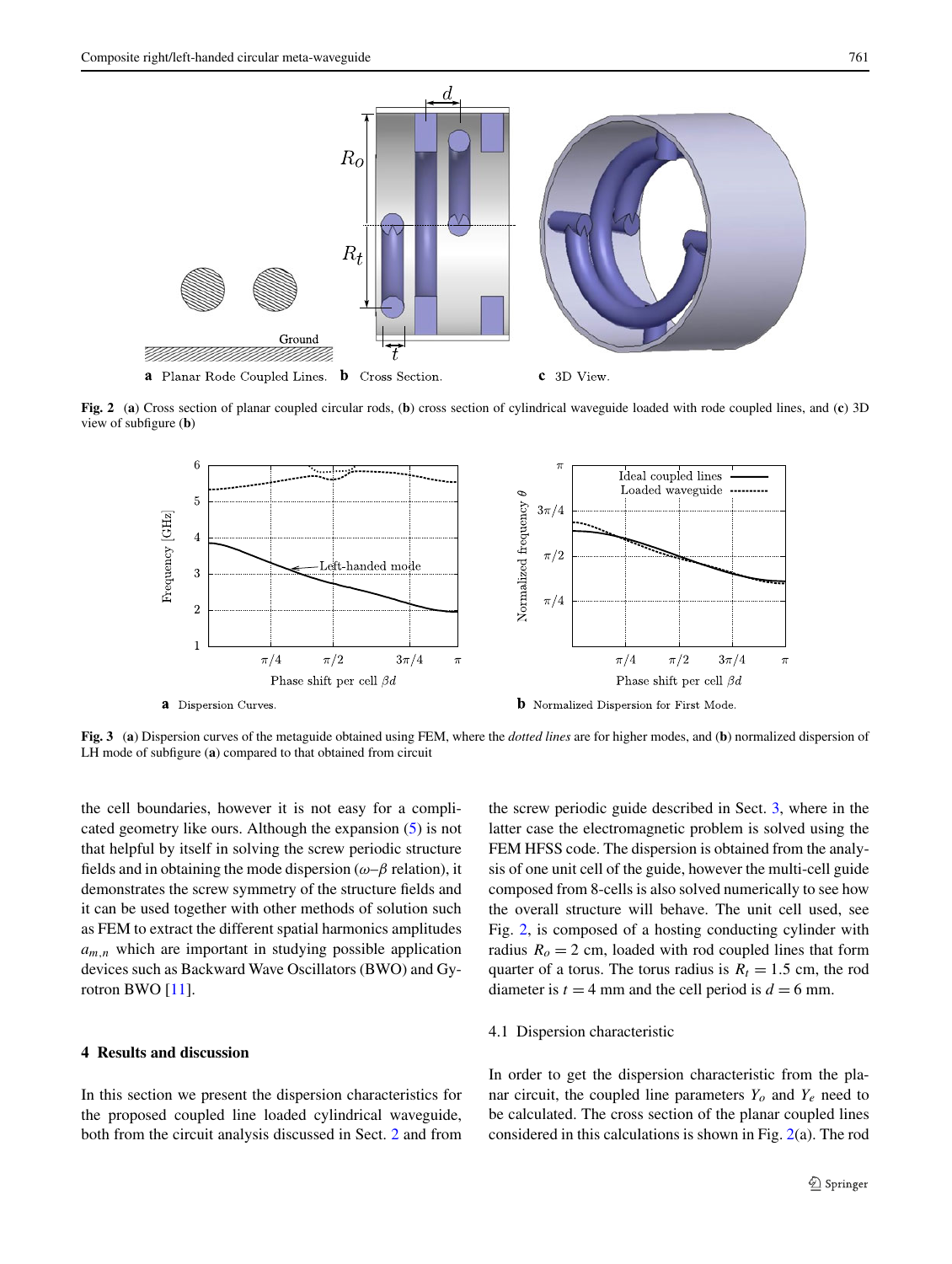

<span id="page-3-0"></span>**Fig. 4** (**a**) 3D inside view of 8-cells metaguide, and (**b**) |*S*| parameters obtained by FEM

diameter taken is  $t = 4$  mm, the spacing is  $d = 6$  mm, and the rods hight from the ground plane is  $R_o - R_t = 5$  mm. In order to calculate  $Y_e$  and  $Y_o$  we solved the 2D electrostatic problem in the cross section using FEM (Maxwell 2D SV). The resulting admittances are  $Y_e = 7.8$  m<sup>7</sup> and  $Y_0 = 19.27$  m<sup>7</sup>. The dispersion relation for planar periodic structure formed from those coupled lines is the solid curve shown in Fig. [3\(](#page-2-1)b), where  $\theta = \omega L/c$  is the normalized frequency, and *L* is the coupled line length. The dispersion of cylindrical waveguide loaded with the coupled lines can be calculated from the electromagnetic fields. The structure unit cell resonance frequencies are calculated subject to the Floquet boundary conditions, discussed in Sect. [3](#page-1-0), when applied between the two ends of the cell. The *βd* phase shift relates the fields at one end of the unit cell with the  $\phi_0$  rotated points at the other end. In the example considered in this paper the rotation angle  $\phi_0 = 90^\circ$  and the phase *βd* is varied between 0 and  $\pi$  to scan the first Brillouin zone. The FEM code HFSS was used to solve this eigenvalue problem. The resulting dispersion curves shown in Fig. [3\(](#page-2-1)b), reveals that the first propagation mode is a backward or left-handed mode. This left-handed mode frequency range is below the cut-off frequency of the first mode  $(T E_{11})$  of the empty guide which is 4.395 GHz. Operation below the cut-off frequency was also adopted before in designing left-handed rectangular guide [\[7](#page-4-5)].

Comparison between the dispersion relation obtained from circuit and from the cylinder loaded coupled lines, required normalizing the calculated frequency from the EM dispersion to  $\theta = \omega L_{\text{eff}}/c$ . In Fig. [2](#page-2-2) the coupled line lengths fill a quarter of the circumference, with a length  $L_{\text{eff}} =$  $\pi R_e/2$ , where the effective radius  $R_e$  satisfies  $R_t < R_e < R_o$ (for our structure  $R_e = 1.7$  cm is taken). The normalized dispersion curve for the cylinder loaded coupled line structure formed is shown in Fig.  $3(b)$  $3(b)$  to have good agreement with that obtained from the planar circuit.

## 4.2 Deployment of the meta-waveguide

The performance of the proposed cylindrical waveguide loaded with coupled lines is investigated by studying the transmission through an 8-cell composed guide. The guide termination ports could be mounted on the side cylindrical surface, or fixed on the end flat faces of the tube. In the proposed structure in Fig. [4](#page-3-0)(a), the end flat faces act as transmission line ports with inner conductor diameter chosen such that port impedance matches the structure Bloch impedance at phase  $\pi/2$ . Such a choice of the way of coupling the ports is not unique, it depends on the application involved and the range of frequency of interest to work at. Figure  $4(b)$  $4(b)$ shows a transmission along the guide in the frequency range 2–3.7 GHz, which is the same left-handed frequency range shown in Fig.  $3(a)$  $3(a)$ .

Among the possible applications of this metaguide is its use in Backward Wave Oscillator (BWO), Gyrotron BWO and accelerator applications [[13\]](#page-4-12). In these applications the use of all metallic structure is favorable as it does not block any portion of the electron beam, like in waveguides filled with metamaterial  $[13, 14]$  $[13, 14]$  $[13, 14]$  $[13, 14]$  $[13, 14]$ . Even with a clear beam path the absence of dielectric is favorable in these applications, where dielectrics beside being not easy to integrate with metals, they deteriorate the vacuum level inside these tubes. Of course for such applications the coupled lines have to be tailored to provide enough axial field for interaction with the electron beam. Another candidate application is in charged particle detection through reverse Cherenkov radiation [\[15](#page-4-14)].